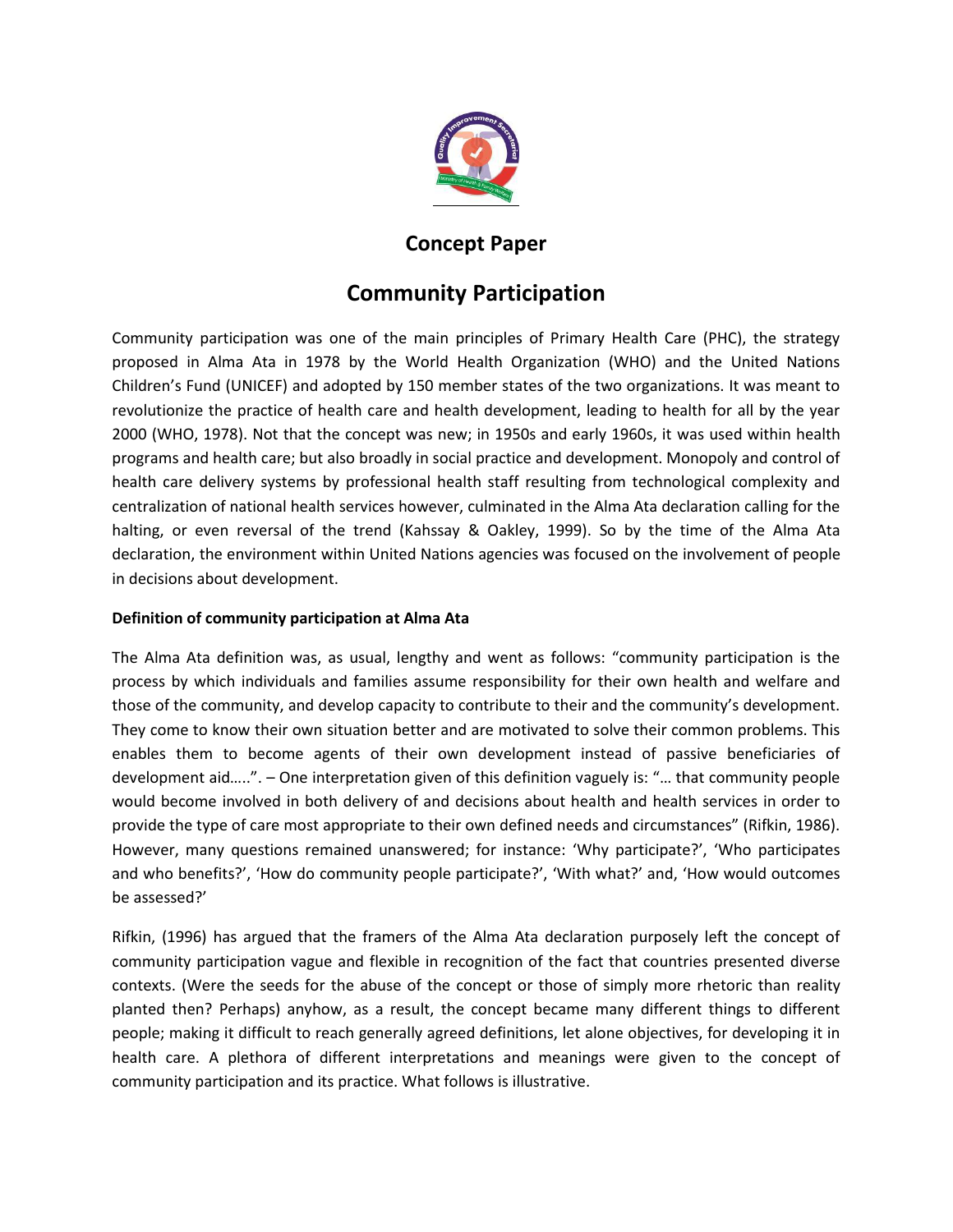#### **Principles of Community Participation**

Community participation means the involvement of people from the earliest stages of the development process, as opposed to simply asking their opinion of project proposals that have already been developed, or for their contribution to the implementation of projects imposed from outside. Participatory approaches have been widely tested in the fields of water, sanitation and hygiene, and experience has shown that involvement of the community can produce wide-ranging benefits. The main principles are:

Communities can and should determine their own priorities in dealing with the problems that they face. The enormous depth and breadth of collective experience and knowledge in a community can be built on to bring about change and improvements. When people understand a problem, they will more readily act to solve it. People solve their own problems best in a participatory group process.

Community-focused programs therefore aim to involve all members of a society in a participatory process of: assessing their own knowledge; investigating their own environmental situation; visualizing a different future; analyzing constraints to change; planning for change; and implementing change.

Health planners used three approaches to define community participation based on three similarly differing definitions of health:

**• The Medical approach - which defines health as absence of disease. Community participation is then defined as activities undertaken by community people following the directions of medical professionals in order to reduce individual illness and improve the general environment; for example using health services or cleaning the environment. It is based on the notion that health improves as a result of biomedical science and technology.** 

**• The Health services approach – which defines health in the WHO sense of the word: 'physical, social and mental well being of the individual'. It defines community participation as the mobilization of community people to take an active part in the delivery of health services; for example using community health workers (CHW), recruited from and by the community, trained and supervised by health professionals and 'accountable' to the community to deliver health care;** 

**• The Community development approach – which defines health as a human condition which is a result of social, economic, and political development. It defines community participation as community members being actively involved in decisions about how to improve that condition; essentially, that health will improve with eradication of poverty brought about by a change in the existing system of power and control relations.** 

The first two came to be known as the 'top-down' and the last and third one as the 'bottom-up' approaches. In the former approach, the health professionals have the predominance in decisionmaking; in the latter, stress is placed on the importance of community people learning to decide what is best for them and the process of how to achieve the change they desire. In short in the latter approach,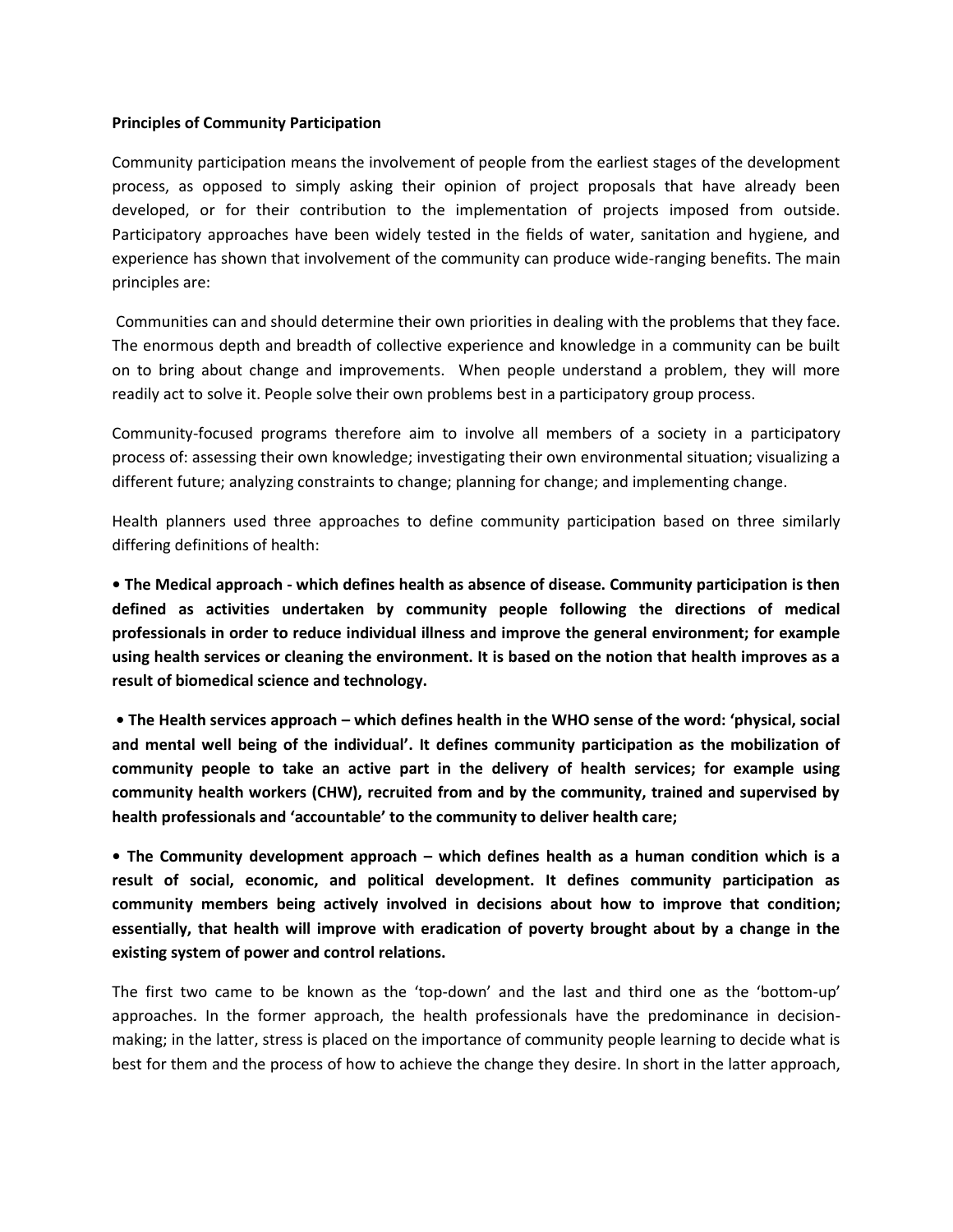the solution is secondary to the process that leads to the change that ensues in community members' attitudes and behavior.

#### **Justification:**

1. Health services alone are neither enough to foster community participation nor solve health problems;

2. Authentic community participation has to be premised on the broad needs and interests of the community as perceived by the community; and quoting research findings (Elliott, 1975), health services are usually not a priority to lay people except when sick. ("When lay people were asked what they want most, more income, food, shelter, and clothing rank above health services"). Wide community participation therefore develops as part of a process that addresses a range of community needs;

3. Community participation is interwoven with the issue of power. It is therefore erroneous to assume that communities are homogeneous; that leaders always act in the interest of the communities they lead; and that government and the community share the same development goals. Indeed to illustrate the above, experience showed that in areas of poverty, individual concerns often over-ride community goals; people who have been identified by the community as having influence often use new opportunities to enrich themselves; and governments want to mobilize local resources so as to free capital for other programs, respectively;

4. Community participation is not and should not be considered as a component of a health program, or an intervention to improve health services and/or health care, but as a process of change that is context- specific. Motivation among community members seems to be the major ingredient;

5. Community participation is heavily influenced by factors such as culture, history, government policy, social, political and economic structures; it is therefore dynamic rather than static. A common history of struggle seems conducive to community participation in terms of community motivation, organization, and structures;

Ministry of Health & Family Welfare has approved a **Community Support Committee (CSC)** structure with the specific TOR ( attached). Mayor, Pourosova is the chairperson and Hospital Superintendent/ UHFPO is the Member Secretary and Civil Surgeon will act as a Coordinator of the Committee.

#### **Details of Terms of Reference of Community Support Committee**

(a) To ensure support the hospital authority for effective clinical service delivery

(b) To ensure the provision of all the non-clinical services and other amenities including provision of transport, drinking water, waiting rooms & safety & security to the patients and their attendants.

(c) To provide assistance for proper supply/availability of required medicines, equipment reagents, furniture, other consumables like X-ray/USG film, ECG Papers, stationery etc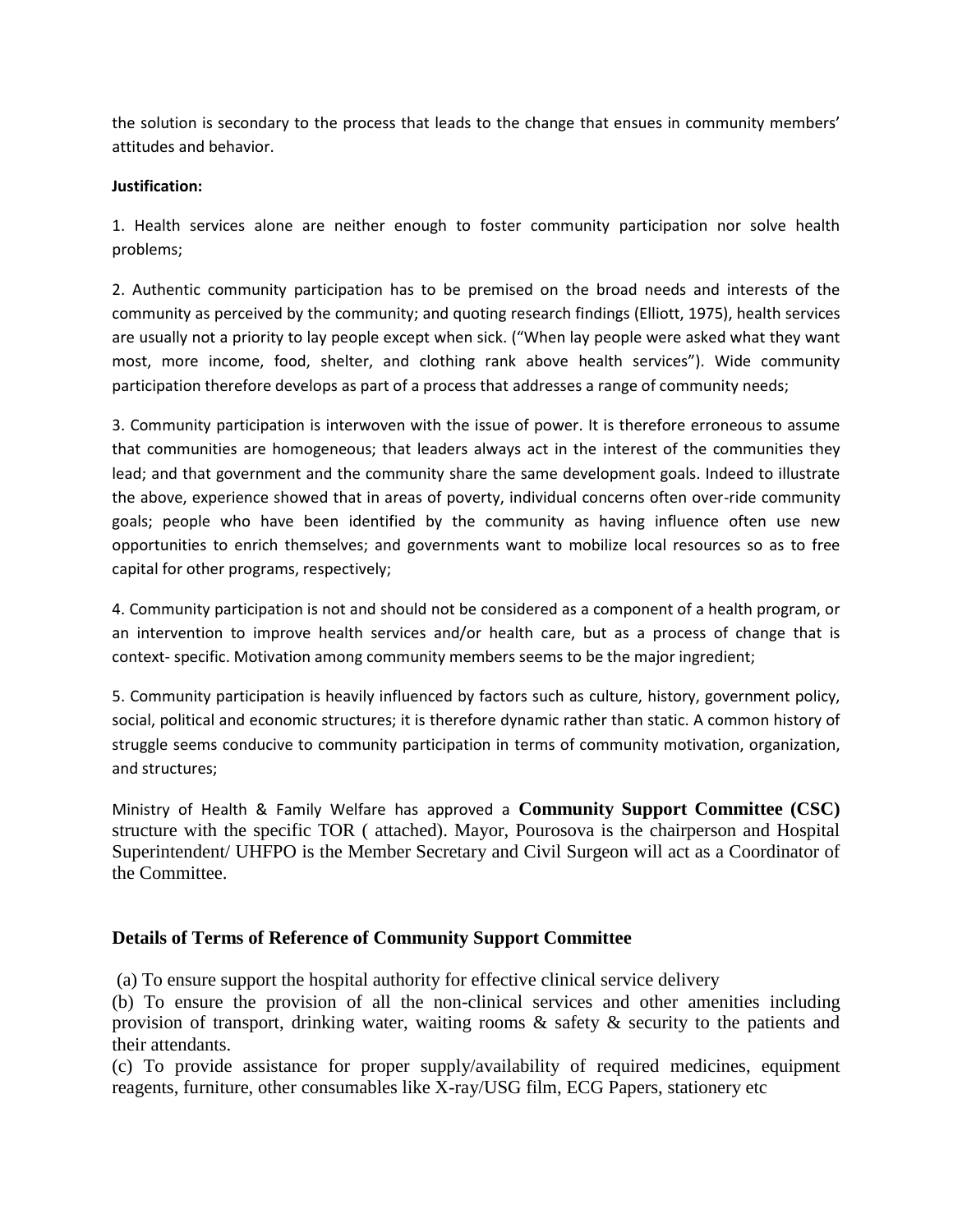(d) To provide support for implementation of all sanitary and hygienic measures including provision of cleanliness, toilet facilities for the patients and their attendants.

(e) To provide assistance for support staff like cleaning, security, laboratory and radiology, nursing aids etc.

(f) To provide assistance timely maintenance hospital building including premises and to encourage community participation in these activities.

(g) To utilize fund for timely maintenance and repair of hospital equipment, machinery & other assets subject to the guidelines.

(h) To ensure the rights and responsibilities (health service responsiveness) of the service recipients through installation of Public Information System, Signage system, display a Citizens' Charter, display of referral maps and chain and other mechanisms.

(i) To provide assistance for effective in house and out house waste management.

(j) To provide assistance for introduction of patient centered service.

(k) Committee can co-opt any members.

#### **Should not contradict:**

The **CSC** shall not have the power to take any decision contradictory to policies and programs of MOHFW.

#### **Focus of Community Support Committee**

(1) To review and suggest measures for improvement regarding following activities:

(a) Cleanliness of Hospital premises, indoor & outdoor;

(b) Display of referral map and chain, citizen charter, Drug availability stock,

(c) Quality of Diet;

(d) To review the financial account, income & expenditure statements of **CSC**

(2) To encourage and appreciate the hospital staff for the good performance

(3) To constitute sub-committees for specific purposes

#### **5. TOR of member secretary of Community Support Committee (CSC):**

(1) The Member-Secretary shall have the power to take decision and incur expenditure within his power as mentioned in the annex.

(2) In addition to the power & function mentioned elsewhere in this guideline, the Member-Secretary of the **CSC** shall carry out and exercise the following functions and powers-:

(a) To manage day to day administration of the **CSC** with the help of Secretarial Support Unit.

(b) To make all correspondence on behalf of **CSC** on all matters

(c) To arrange for safe custody of all records and moveable properties of the **CSC**

(d) To convey and arrange meetings of the **CSC** or any sub-committee, record proceedings and resolution and act up on them

(e) To assess and rationalize the requirement of manpower, materials Construction / expansion of the physical infrastructure..